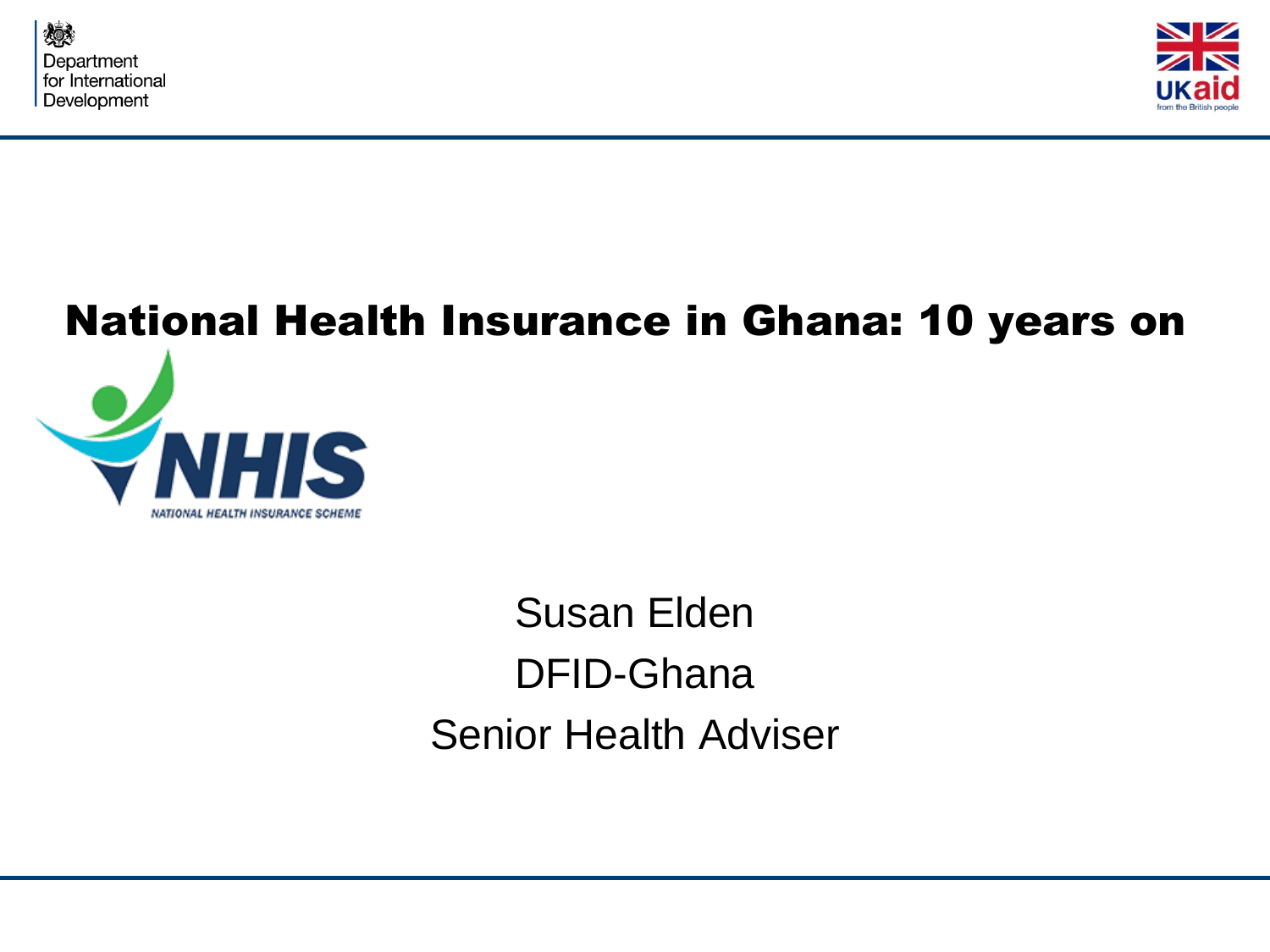



- Demographics
- Features of NHIS
- Purchasing, quality and UHC
- Donors and development partner role

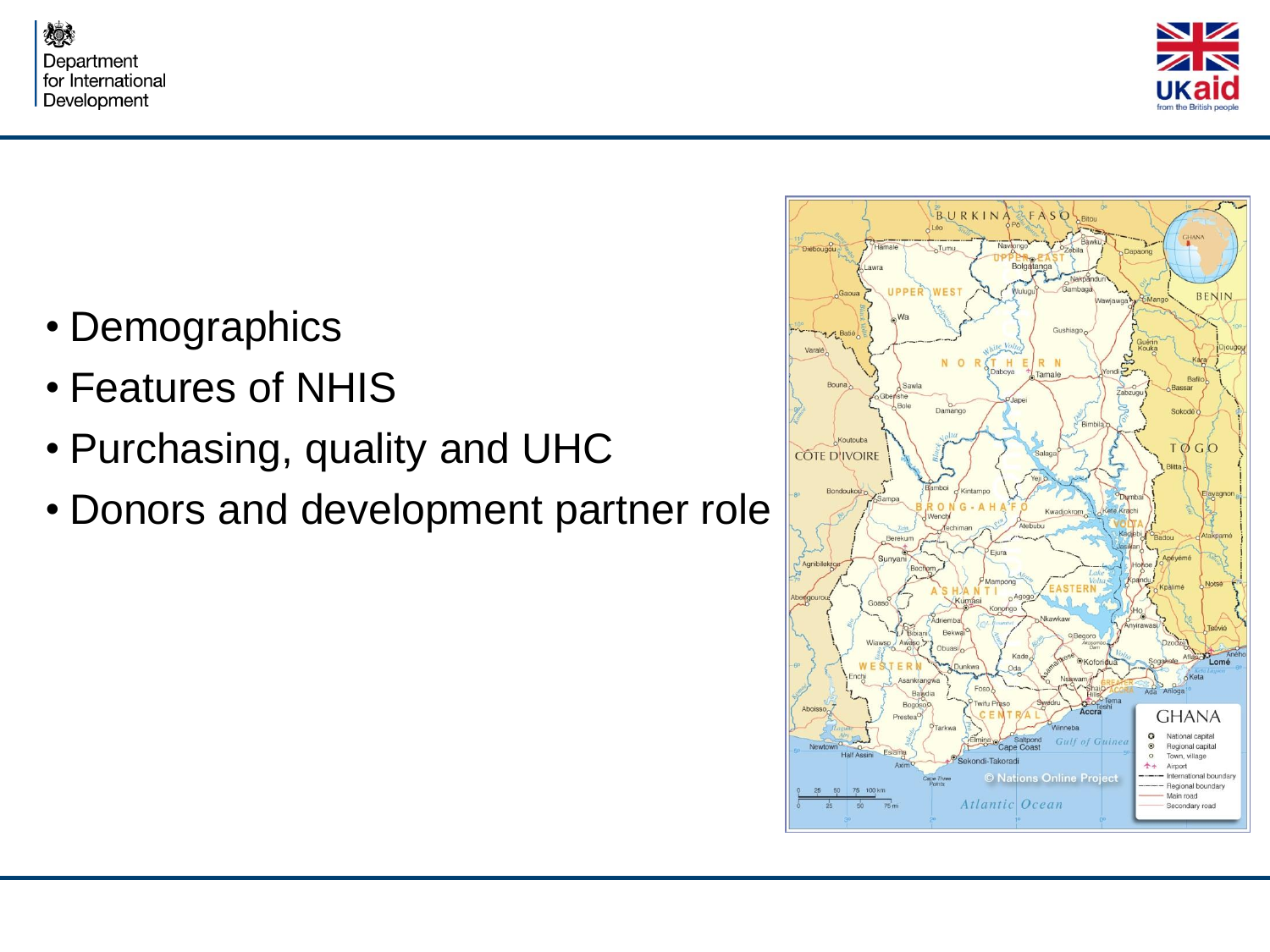燃 Department for International Development



\$0



**Ghana. Recent income per capita** (GNI, WB Atlas Method)**, and WB cut-off for a Low-Income Country status**

Ghana. GDP (in constant prices; blue line) and % in poverty (green columns)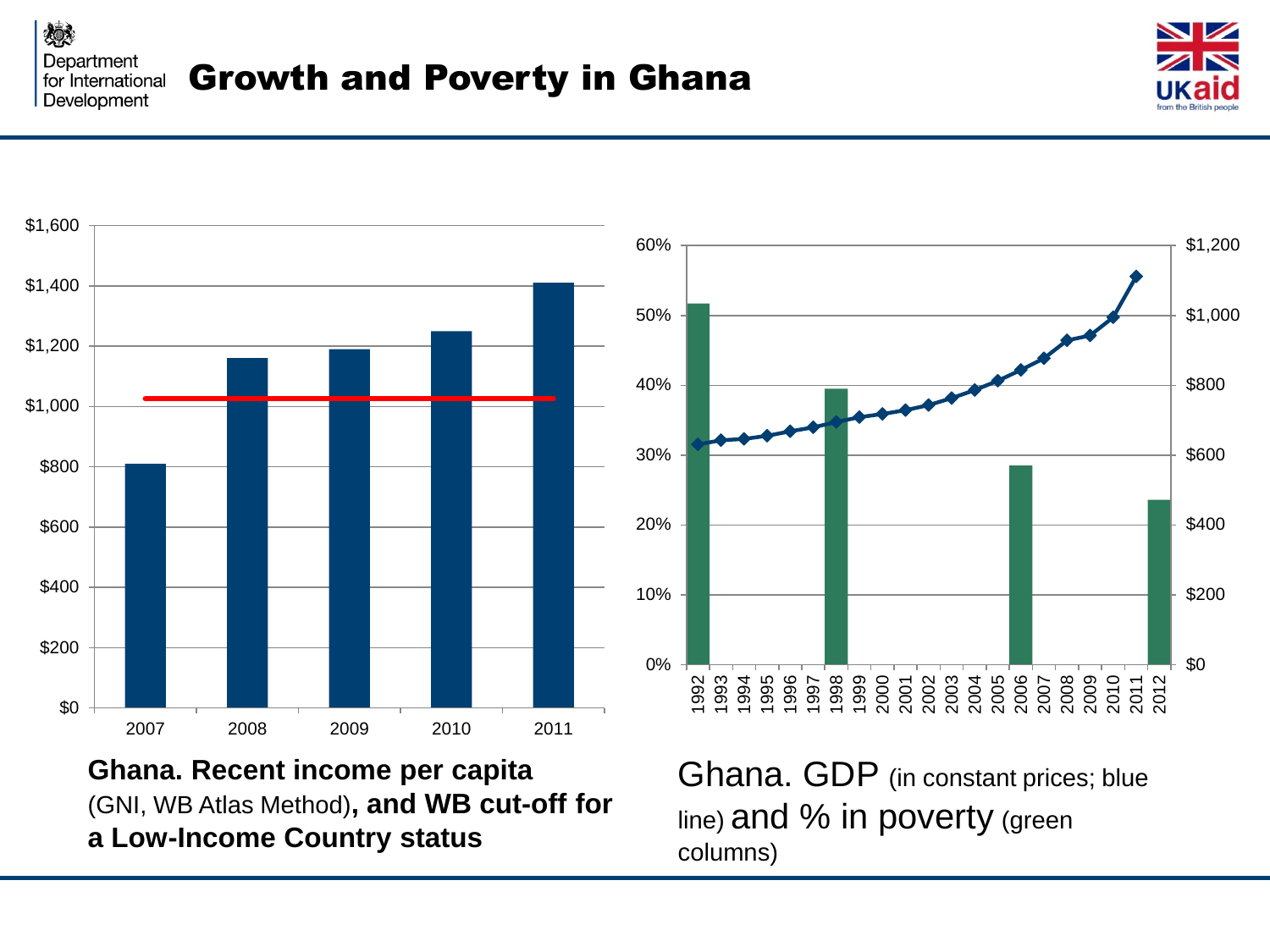



| <b>Population</b>                          | 24.66 million (2010) |                                                                                                                  |                                                                |  |        |  |  |  |        |  |        |  |  |  |
|--------------------------------------------|----------------------|------------------------------------------------------------------------------------------------------------------|----------------------------------------------------------------|--|--------|--|--|--|--------|--|--------|--|--|--|
| <b>Gross Domestic Product (GDP)</b>        | US\$ 32.9 billion    | 2010                                                                                                             | 18.55%                                                         |  | 12.74% |  |  |  | 68.72% |  |        |  |  |  |
| GNI per capita in PPP                      | US\$ 1,410           |                                                                                                                  |                                                                |  |        |  |  |  |        |  |        |  |  |  |
| GDP per capita, in US\$                    | US\$1,150 (2010)     | YEAR                                                                                                             |                                                                |  |        |  |  |  |        |  |        |  |  |  |
| Total health expenditure (THE) as % of GDP | 4.86% (2009)         | 2005                                                                                                             |                                                                |  | 52.97% |  |  |  | 17.44% |  | 29.60% |  |  |  |
| THE per capita                             | US\$ 54 (2009)       |                                                                                                                  |                                                                |  |        |  |  |  |        |  |        |  |  |  |
| Public expenditure as % of THE             | 53% (2009)           |                                                                                                                  |                                                                |  |        |  |  |  |        |  |        |  |  |  |
| Out-of-pocket expenditure as % of THE      | 37% (2009)           | 0%<br>10%<br>90%<br>20%<br>30%<br>70%<br>80%<br>100%<br>40%<br>50%<br>60%<br>Percentage of Total Health Spending |                                                                |  |        |  |  |  |        |  |        |  |  |  |
| Life expectancy at birth                   | 65 years             |                                                                                                                  | International Funds<br><b>El</b> Public Funds<br>Private Funds |  |        |  |  |  |        |  |        |  |  |  |

#### Trends over time

financing (absolute) THE: \$681 M [2005], \$965 M [2010]

health sector funding (% of GDP): 6.4% [2005], 4.9 [2009], 3.3% [2010]

Major shifts in public, private and international funds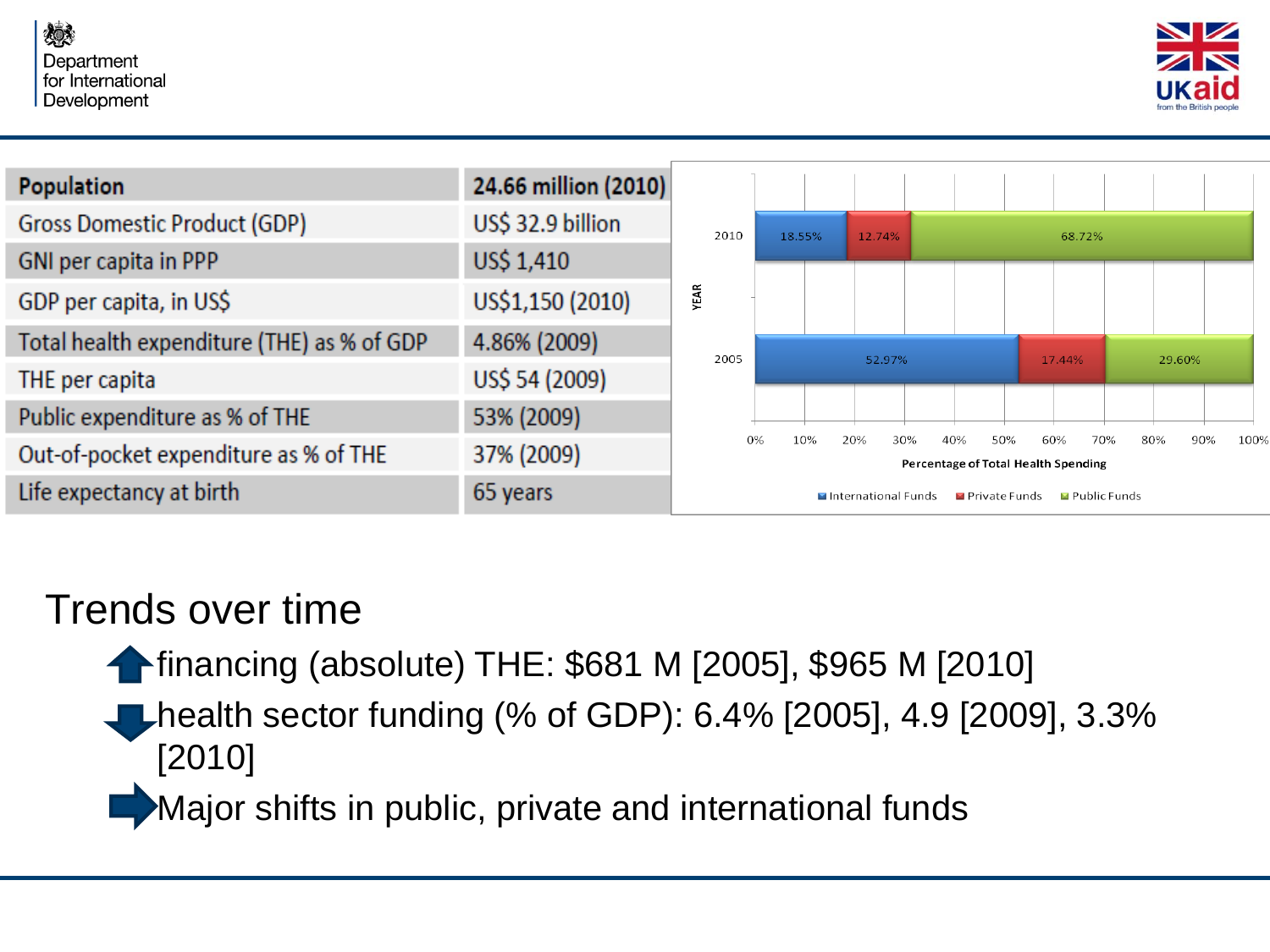



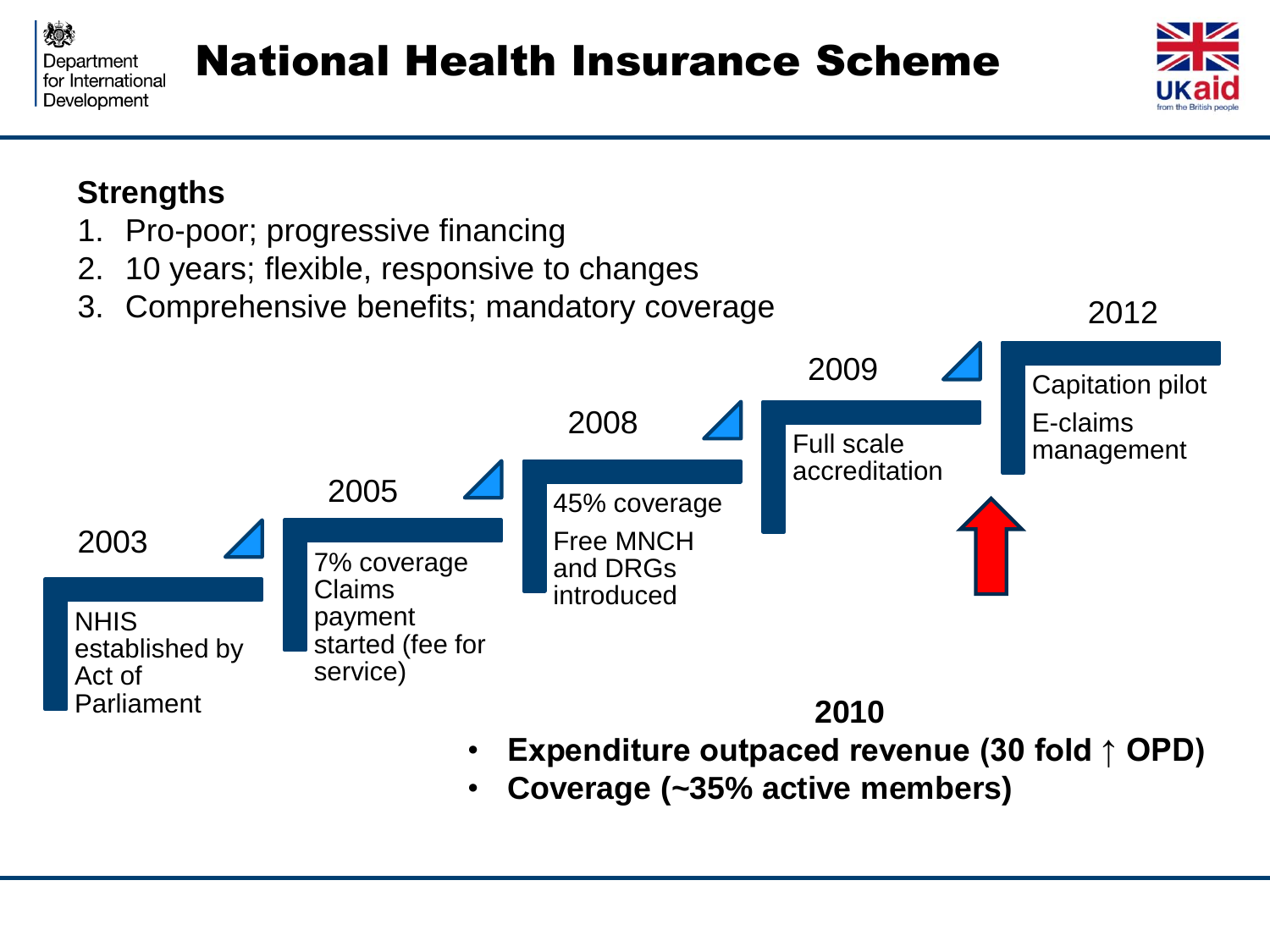燃 Department for International Development





Kutzin, J. Bulletin of the World Health Organisation 2012; 90:867-868.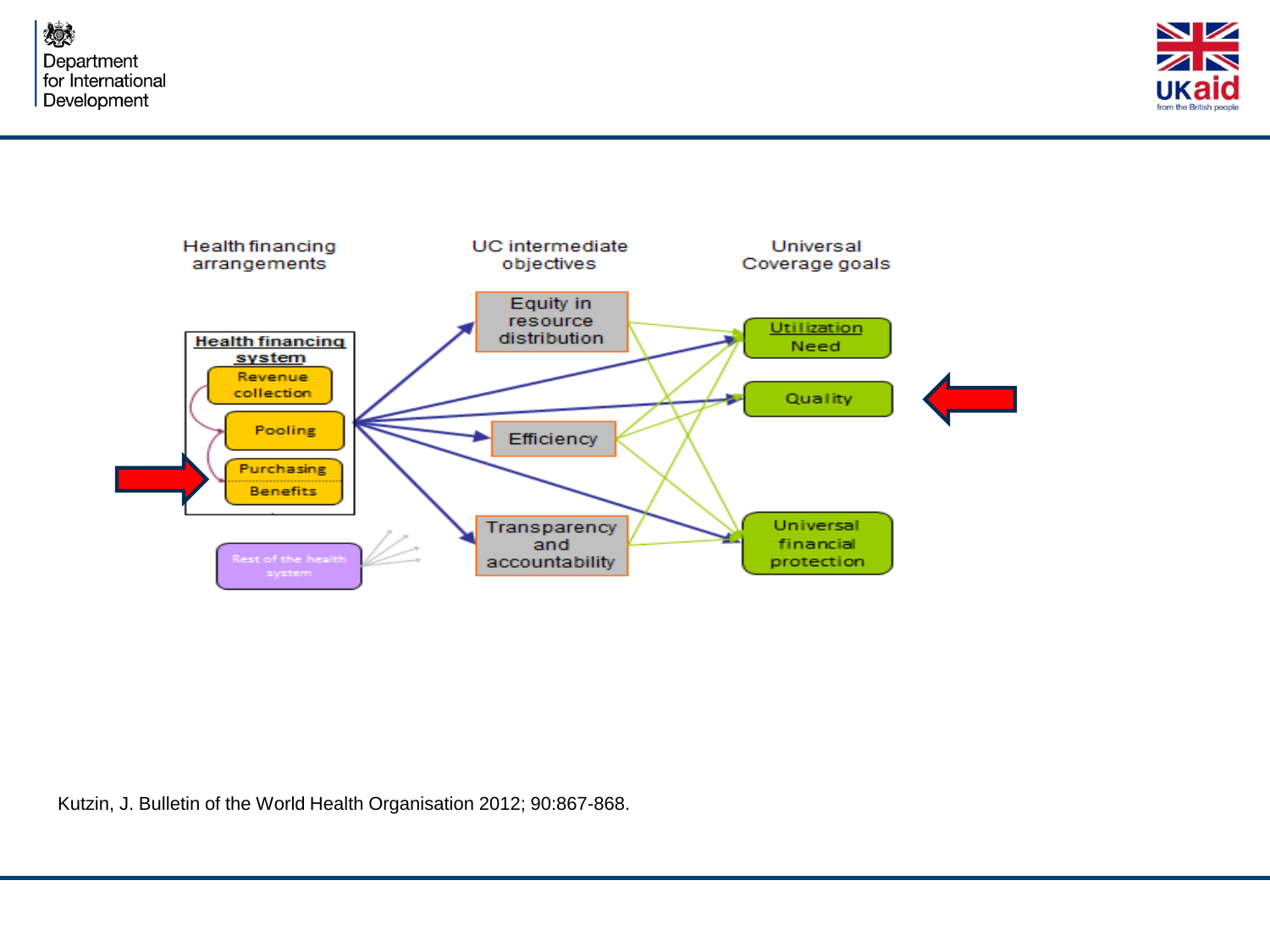



- **Revenue: Progressive (75% from taxation; 2.5% VAT)**
	- **Stable from inception;**
	- **Sufficient (?) Future questions** 
		- **Whether to increase revenue (evidence; economics)**
		- **How much increases needed? (efficiency)**
		- **Where to increase revenue (priorities and politics)**
- **Pooling: Single pooling**
	- **Harmonised CBHI and NHI into one national benefits package**
	- **Provides good financial risk protection**
	- **Can be improved by harmonising the pooling sources (VAT, donors, SSNIT)**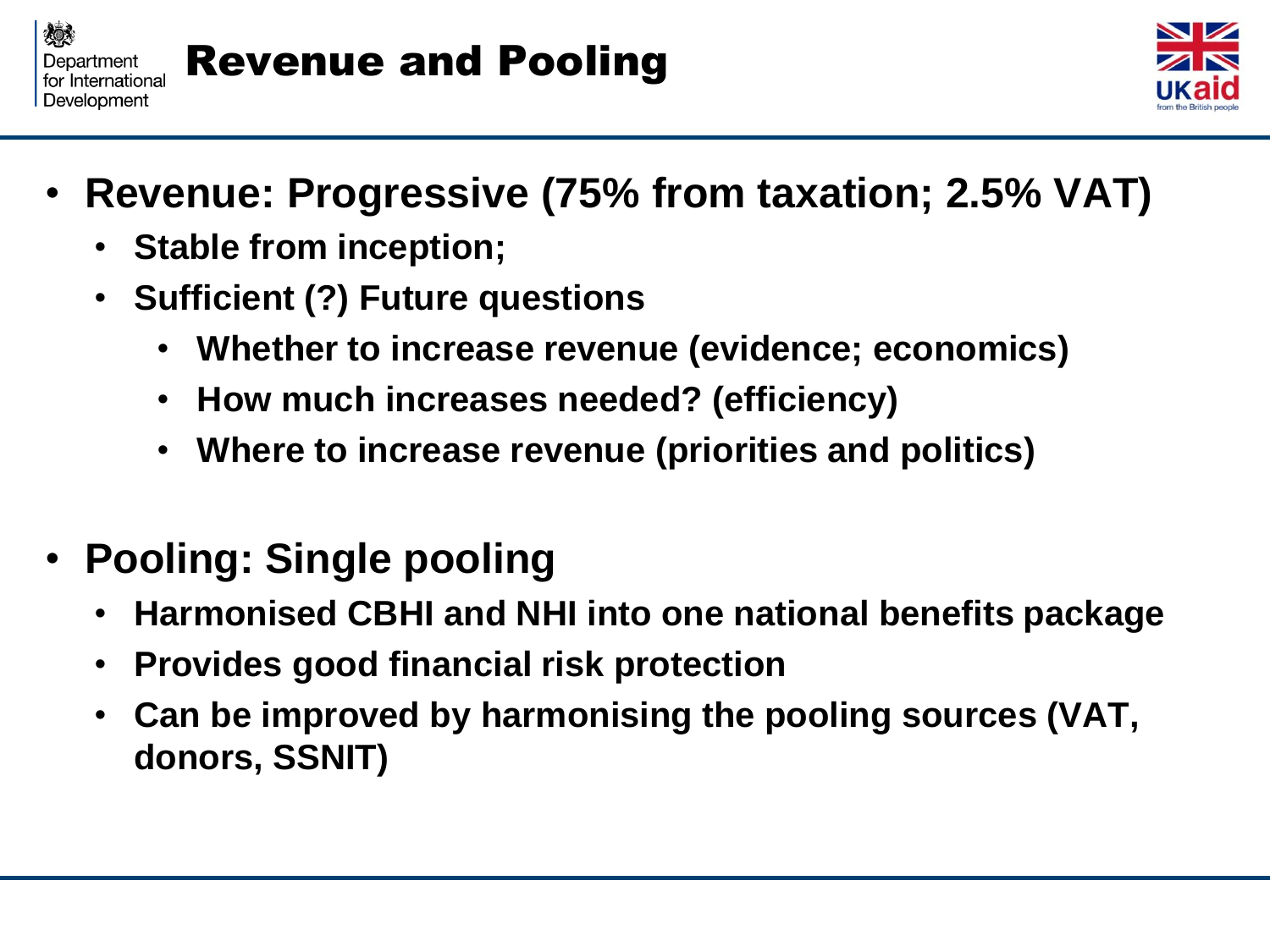## Grace's Story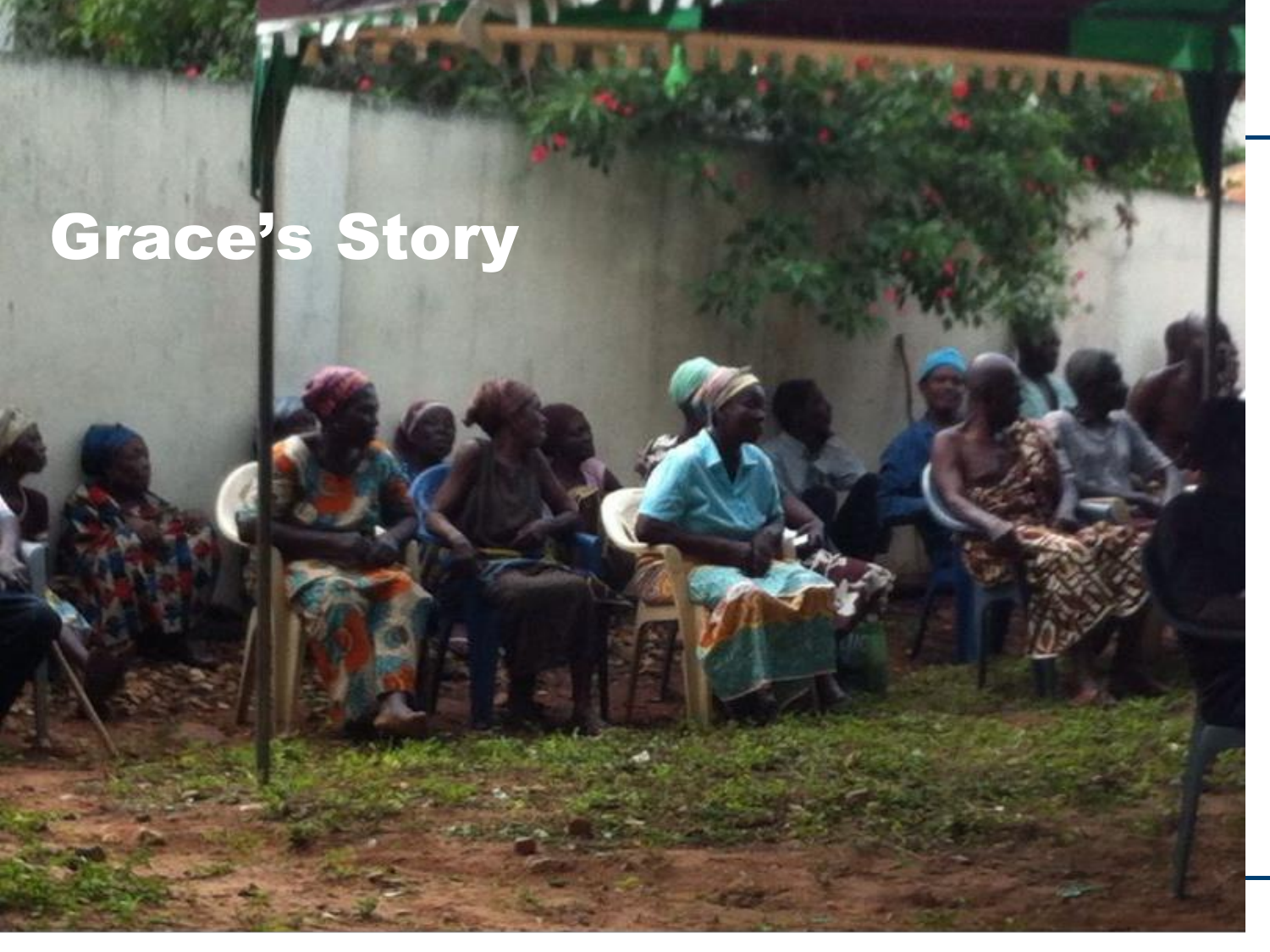



- Direct relationship with quality
- What to purchase (Benefits pkg)
	- –Linked to quality
	- –Purchase split between NHIS and MoH (historical and structural)
		- –Prioritisation (population) (rural/urban, wealth, prevention/curative)
		- –Continuum of care (person)
		- Health Worker salaries (linked to general revenue)
- Who to purchase from
	- –Public, public-subsidised, private
	- –Different rates of payment may stimulate competition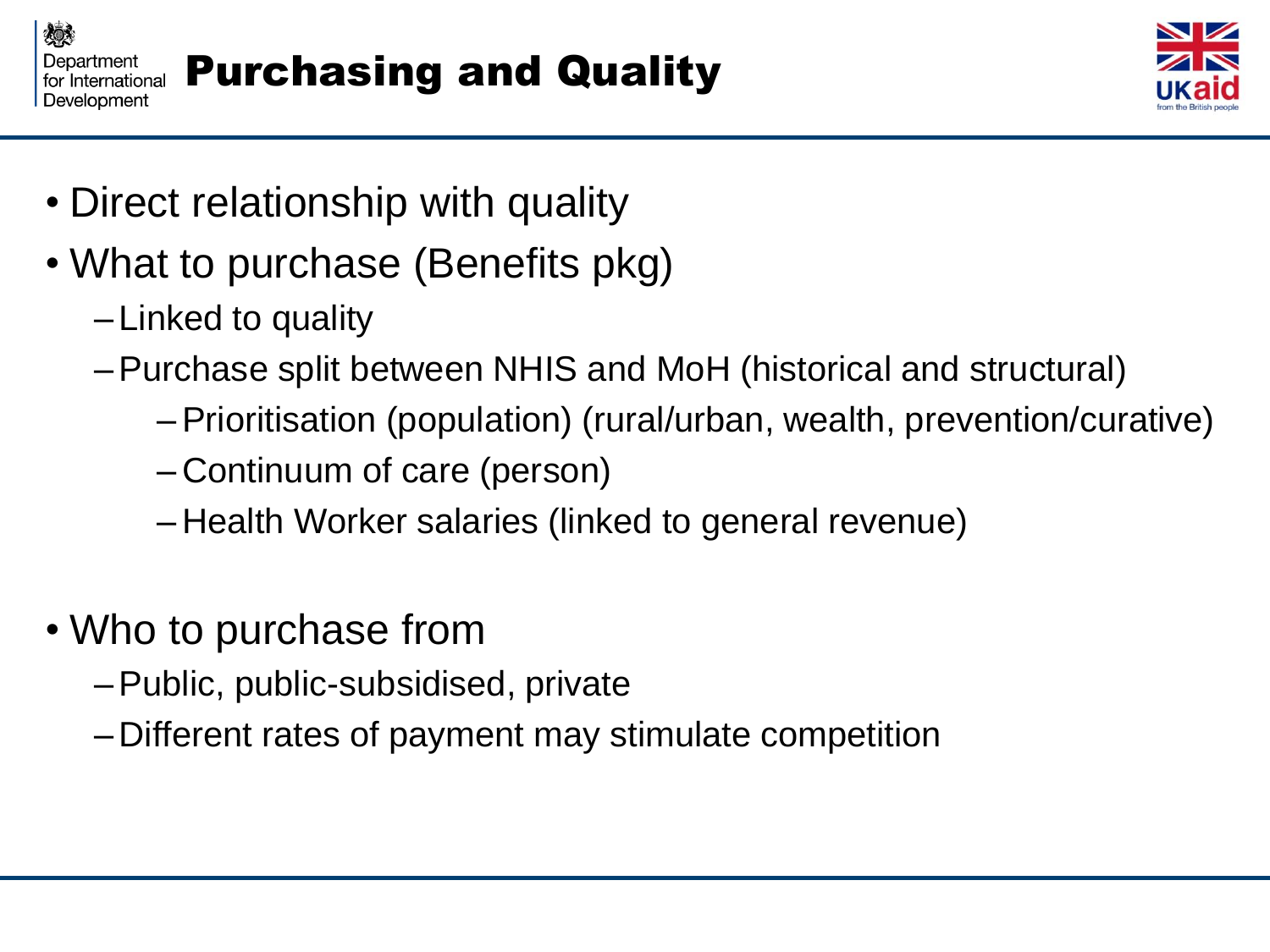



- How to purchase it (payment provider services)
	- –FFS (2005), DRG (2008), Capitation (2012)\*
	- –Medicines
	- –Timely reimbursement, efficient, output based, accurate
- Quality
	- –Purchasing drives coverage and access
	- –Different incentives and definitions
		- –Purchaser (financial sustainability, improved health outcomes)
		- –Provider (timely, clear reimbursement)
		- –Patient (comprehensive, affordable, accessible, effective)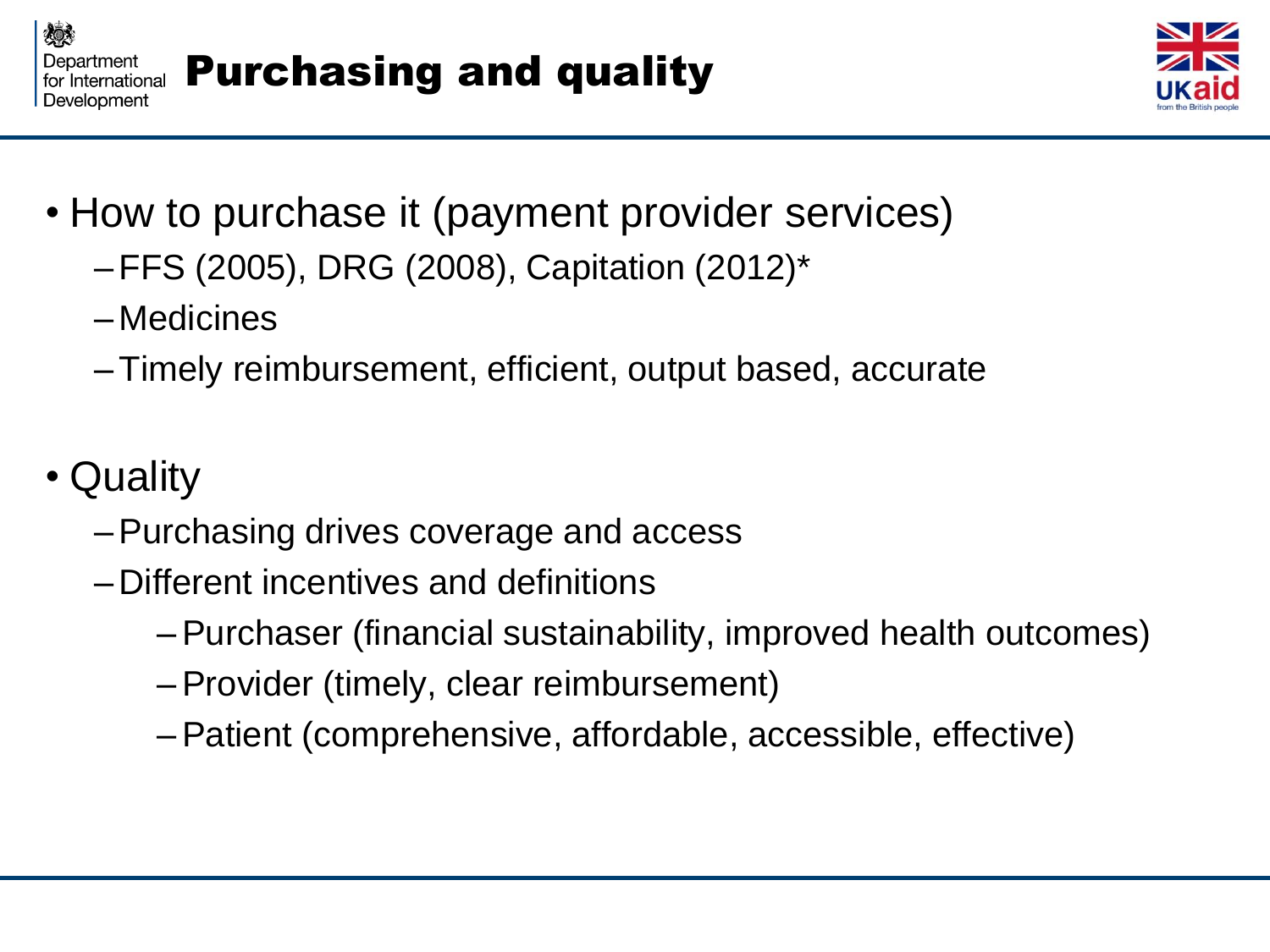



#### **Financial sustainability**

- –Changing demographics (↑ life expectancy, NCDs)
- –Payment systems: input based, tariff creep, curative focussed
- –High cost and over-utilisation of medicines

### **Historical/structural and design issues**

- –Facility accreditation
- –MoH and NHIS separation in service provision
- –Functional IT system (authenticate, reimbursements, reduce fraud)

#### **Evidence**

- –Null hypothesis
- $-NHIA \leftrightarrow$  utilisation; NHIA  $\leftrightarrow$  health outcomes

#### **Expectations**

 $-NHIA \neq UHC$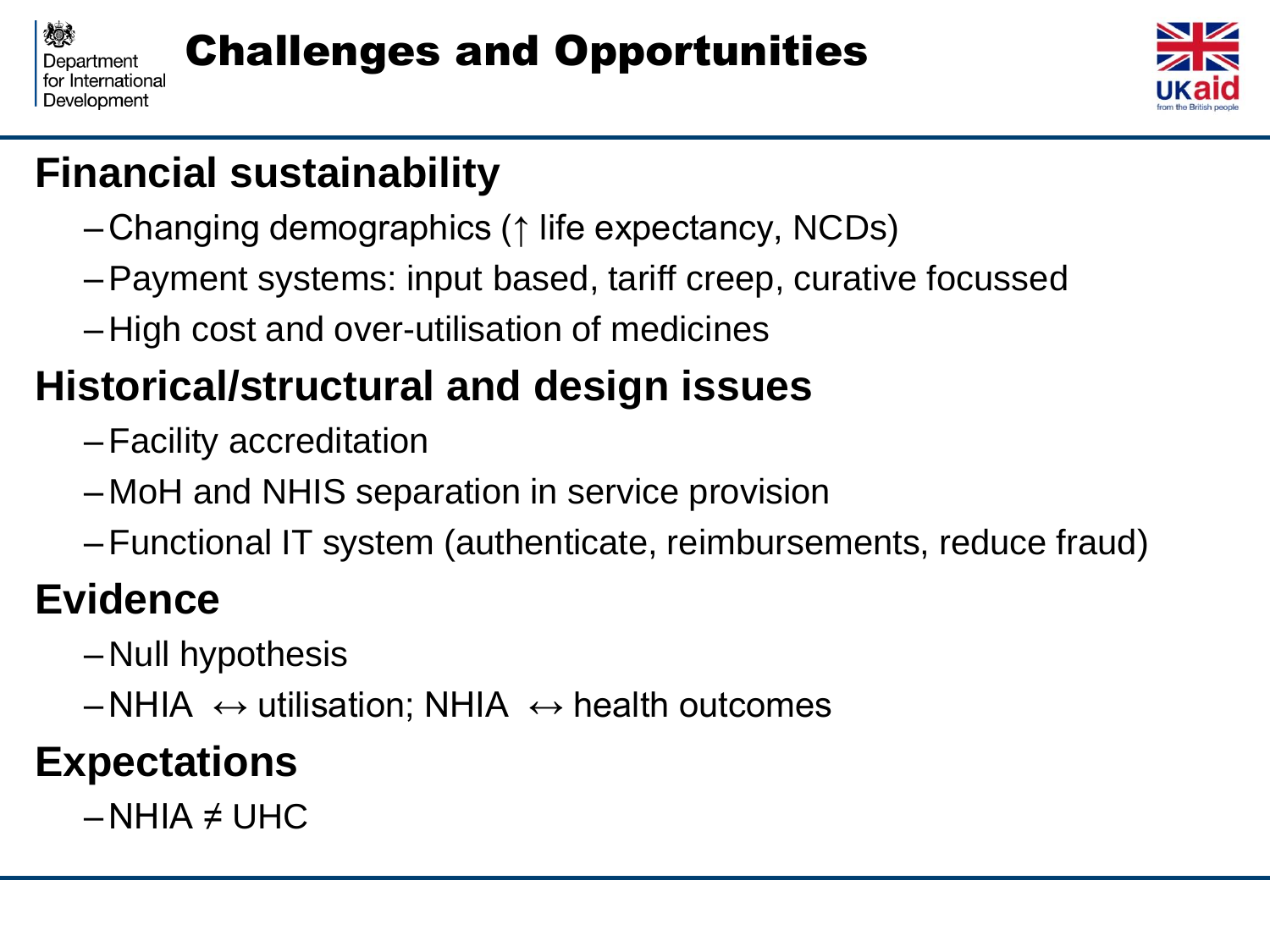嫁 NIZ Department Department<br>for International Role for donors and development partners  $\overline{\phantom{a}}$ Development

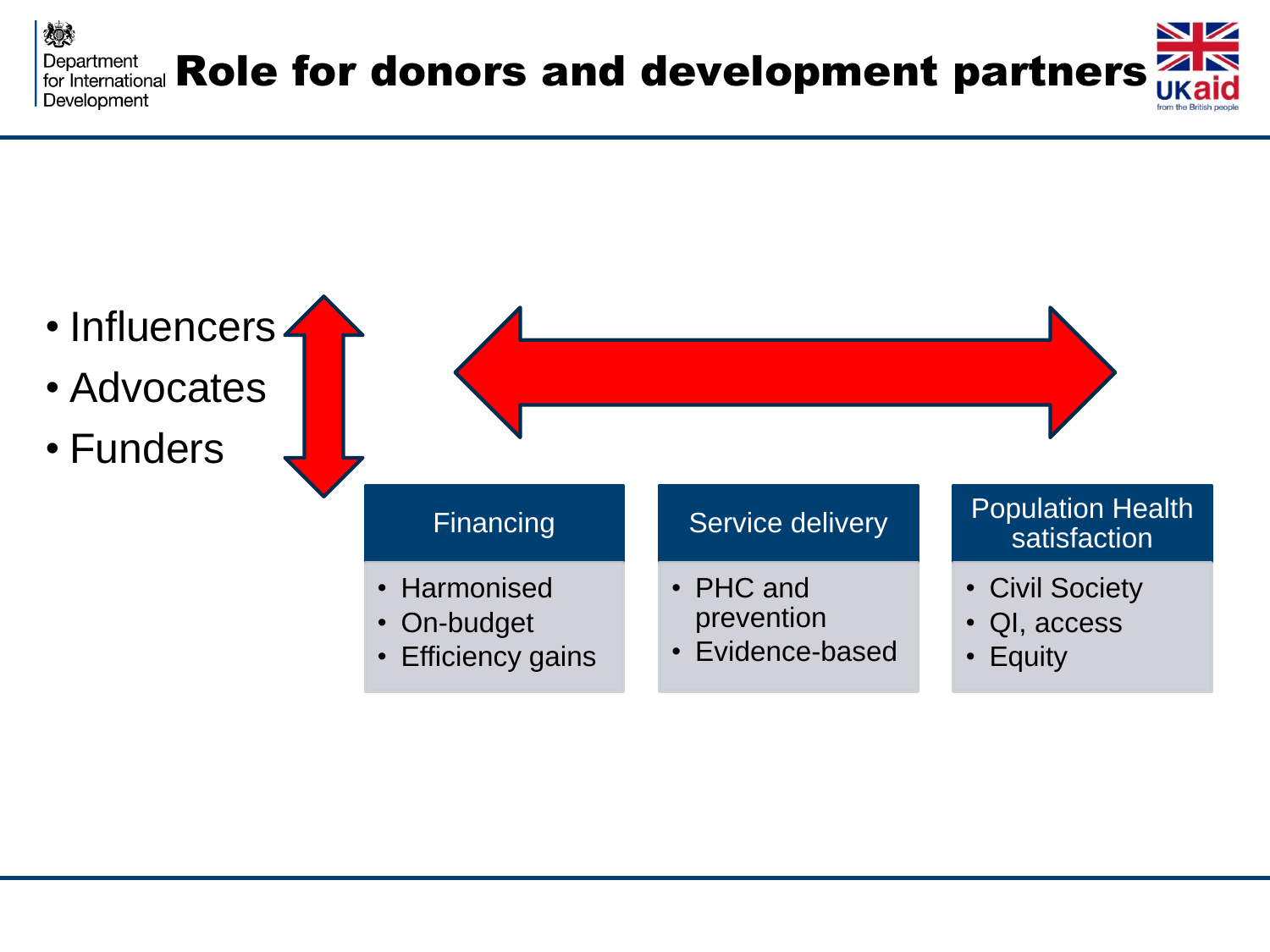



- Questions and Comments
- What (incentivising the right things)
	- –Ways to incentive priority care (prevention and PHC) and continuum
- Who (public, private, subsidised-private) –Ways to ensure comprehensive providers but level playing field
- How (improving purchasing methods)
	- –Meets expectations of purchasers, providers, patients
	- –Meets UHC goals (access, financial protection, quality)